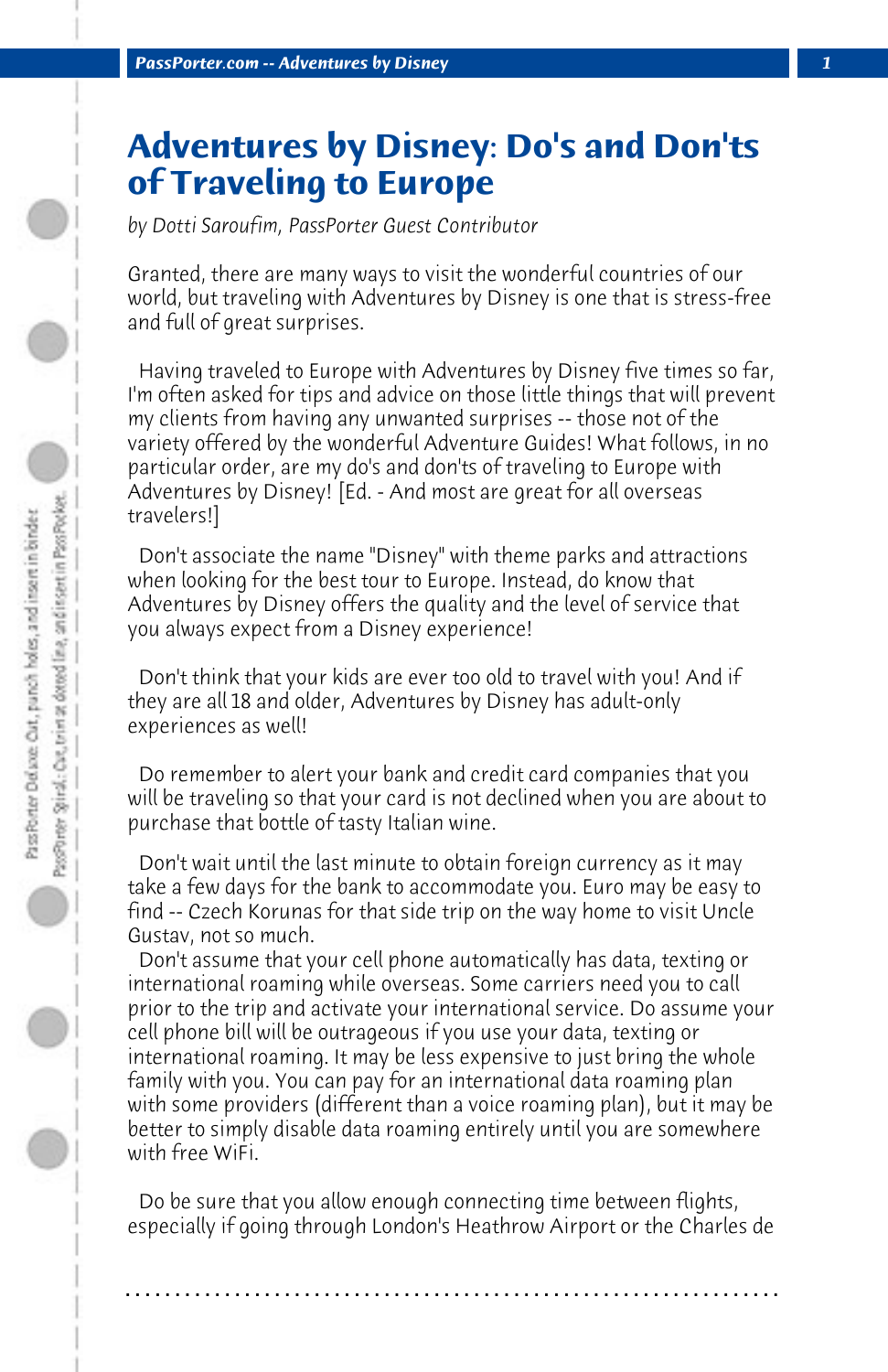Gaulle Airport in Paris. Heathrow should have a minimum of three hours, as it can take 45 minutes just to get from one terminal to the next. Do allow for enough time to connect on your return trip as well, particularly if you are doing so in a U.S. airport. Remember that you have to retrieve your bags, go through Customs and then check your bags in again for that final leg home. (If your flight connects in a foreign airport, normally your bags will go straight through, with your only Customs check when you first touch U.S. soil. However, if your connecting airport is in a different country than your departure, you will still need to go through Passport Control and Security before boarding you next flight, both a little time-consuming.)

 Do invest in a "money belt" of some sort, to keep your valuables close to your person.

 Do be alert to your surroundings, as you will likely be traveling to big cities, at home and/or abroad. If part of your tour is traveling by train, this is especially important in crowded train stations.

 Do try, if at all possible, to add a day to the beginning of your Adventure. Even though most trips start with a welcome dinner later in the day, flight delays and the inevitable jetlag can make that first day exhausting. Plus, you may be visiting a city where you've never been before, and there's so much to see and do!

 Do begin to think on local time, not U.S. time. The psychological effects of always thinking of what time it is back home will just make you sleepier!

 Do bring a few washcloths with you if you use them. Many European hotels do not have anything smaller than a hand towel.

 Don't walk into the bathroom and exclaim, "Look! Two toilets!" (One is likely a bidet!)

 Do know that there is a huge difference between an electrical adapter and an electrical converter. An adapter only adds an extension to your U.S. plug so that it fits in the socket. It does not convert electrical current from 220 to 110. Note that while laptops and cell phone chargers almost all come with a built-in voltage converter, many other small appliances do not. You can check on the cord or on the appliance to verify the voltage range. Don't wait until you arrive to try to figure out which of these you have (and need).

 Don't think that your 110 volt-only curling iron will be "okay just for a few minutes." It probably won't. Neither will the hotel's management when they track down which room was responsible for shutting down the electricity for your entire floor (probably detected by the smell of

**. . . . . . . . . . . . . . . . . . . . . . . . . . . . . . . . . . . . . . . . . . . . . . . . . . . . . . . . . . . . . . . . . .**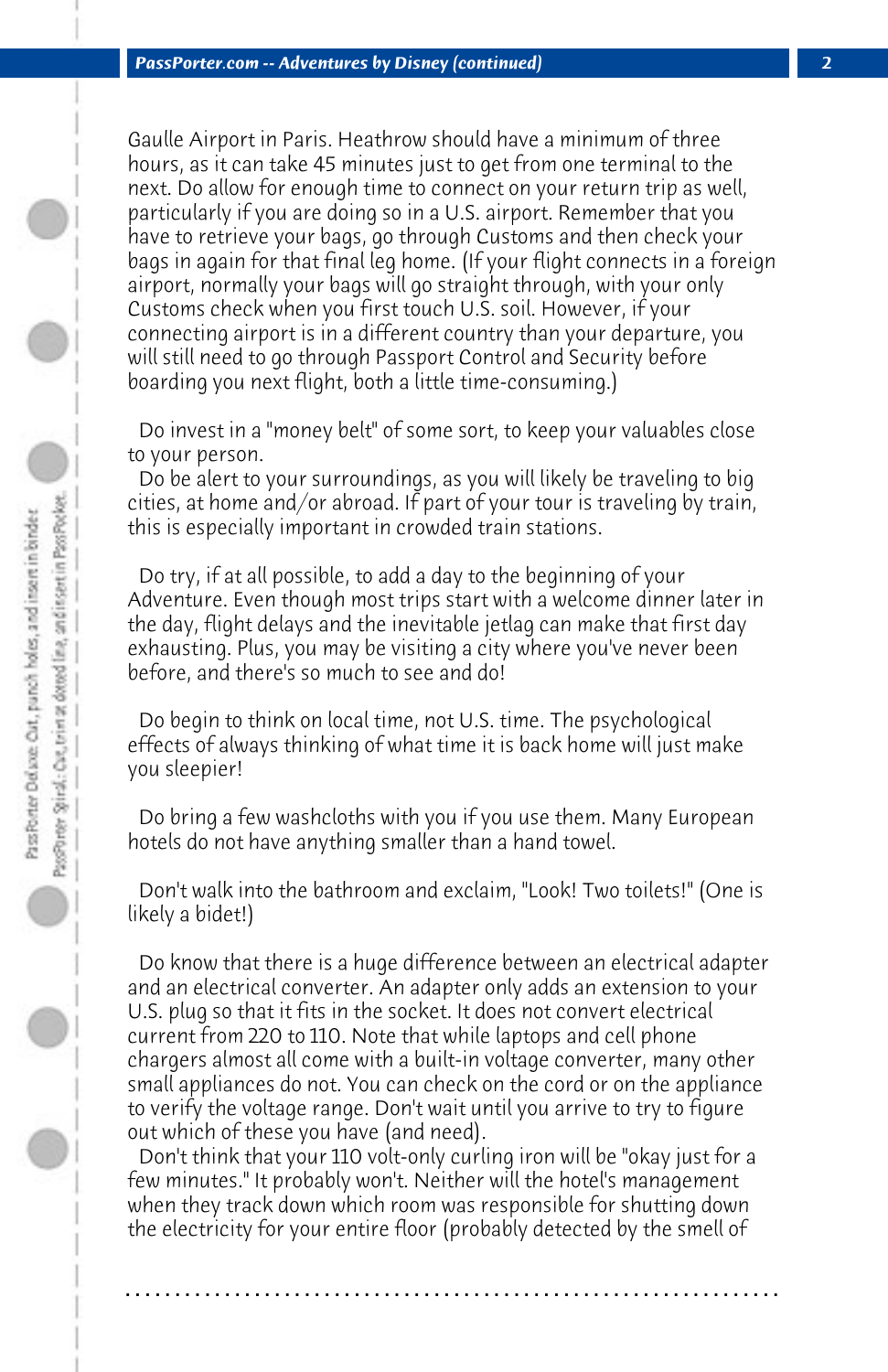burning hair).

 Do know that you can buy a replacement curling iron in most department stores. (Don't ask me how I know.)

 Do try to learn a few words of the language spoken in the country you are visiting. Even if you totally make a mess of it like we did, your efforts will not go unnoticed! Don't think that those "Learn Italian in 30 Days" CDs are going to have you fluent before your trip.

 Do talk to the locals, in whatever way you can communicate! Their stories are what you may remember most about your trip. If conversing with someone not fluent in English, speak slowly and clearly, avoid slang and use fewer words rather than more. Being a talker, I'd be more likely to say, "Hi, isn't it a nice day? This is my first time in Italy, and I was wondering if I could get some of those yummy looking grapes to bring back to my hotel room?" Instead, if the storekeeper doesn't speak English and is now shaking her head and muttering under her breath, just point, hold up some Euro and say, "Grapes?" Don't be shy to use body language as well, to make your point -- unless you're looking for the closest bathroom, when "Toilette?" may actually work best.

 Don't, however, try to impress your waiter by ordering your entire dinner from a foreign menu without some help. Trust me on this. ("I just ate... WHAT???")

 Don't be an armchair traveler -- experience the food and the culture and even the dancing of your destination! With Adventures by Disney, it's easy to do just that. On our tour to Italy last year, we were able to make pizza (and cheese!) at a farm, ride bikes atop the ancient walls of Lucca and even swim in the Mediterranean off of our private boat circling Capri!

 Do travel with an open mind and remember that there are many different cultures, religions and ways of life, and it's our differences that make us so interesting. You're not only seeing new places, but you're experiencing a new way of seeing things! And finally, Do have the adventure of a lifetime!

*About The Author: Dotti is an agent with MouseEarVacations.com. She has taken five Adventures by Disney trips to Europe, 11 Disney Cruises, over 50 trips to Walt Disney World and is scheduled to take her 15th trip abroad next month. Dotti loves travel, writing and photography, but enjoys spending time with her family -- no matter the location -- above all else.*

**. . . . . . . . . . . . . . . . . . . . . . . . . . . . . . . . . . . . . . . . . . . . . . . . . . . . . . . . . . . . . . . . . .**